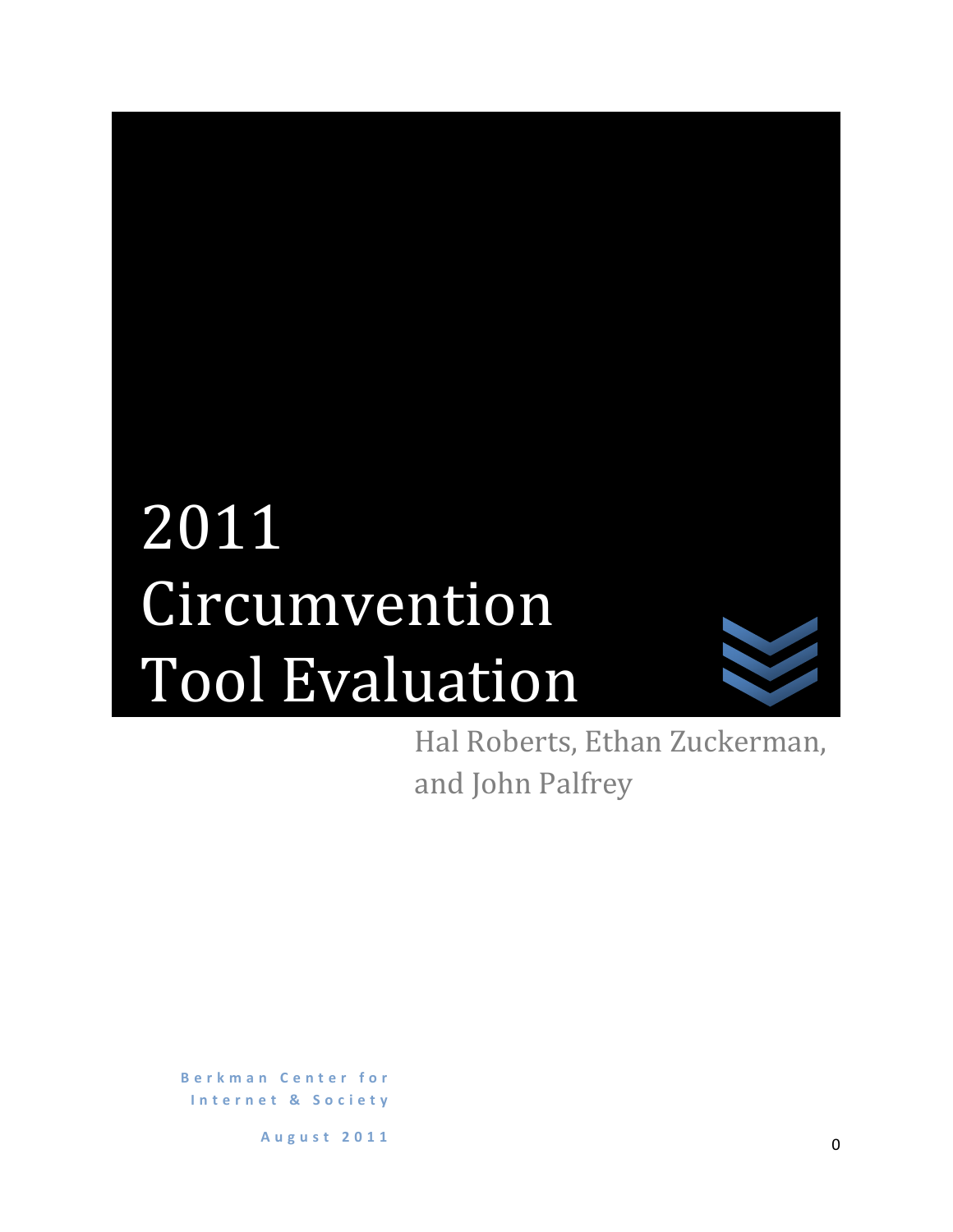Each co-author is affiliated with The Berkman Center for Internet & Society at Harvard University. Hal Roberts is a fellow; Ethan Zuckerman is a senior researcher; and John Palfrey is a faculty co-director of the Berkman Center. We gratefully acknowledge support for this research from the US Department of State via a subgrant through Internews Network (USA).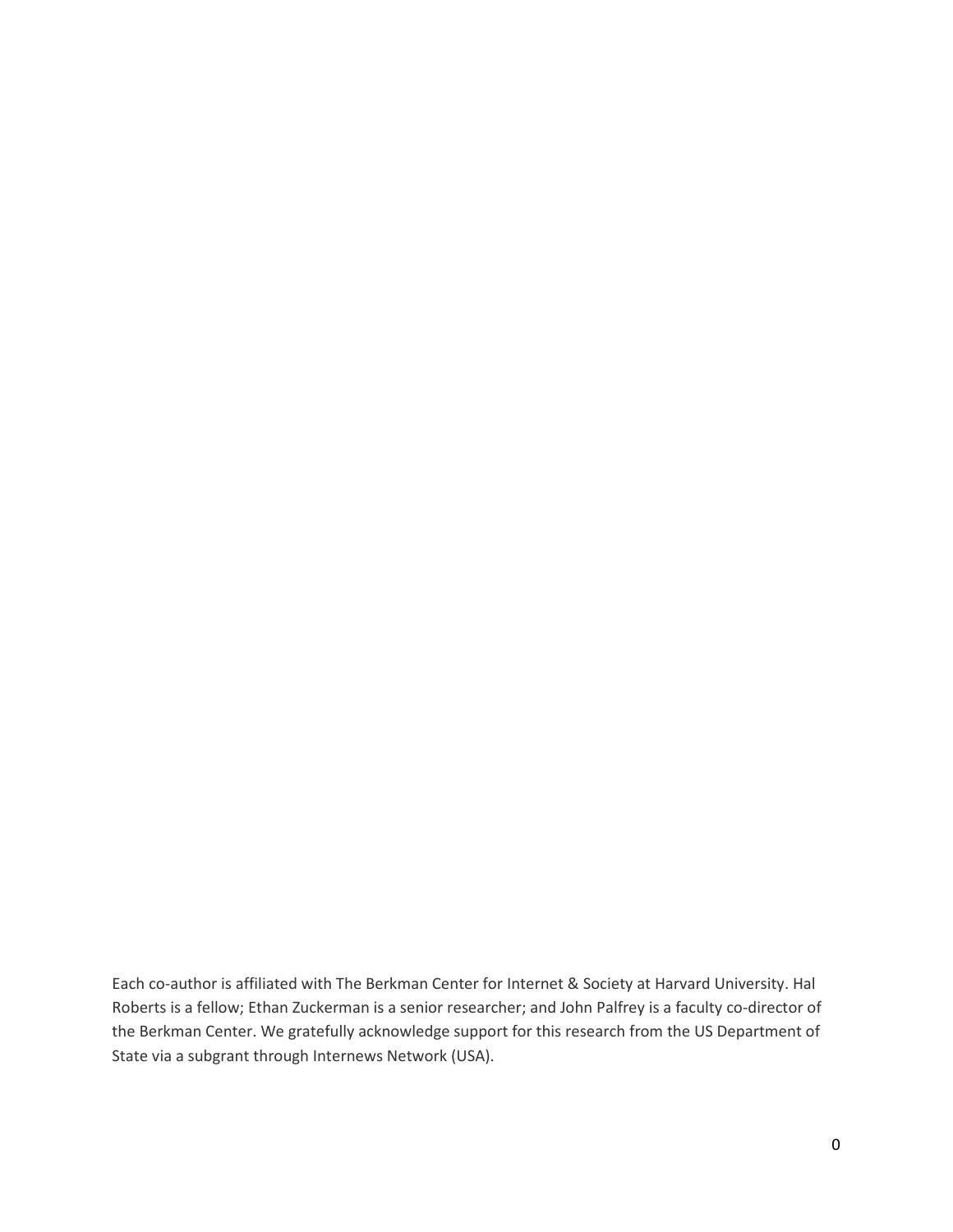#### PREFACE

l

The importance of the Internet as a digital public sphere (Benkler) has become increasingly apparent with the dramatic events of the Arab Spring, a series of uprisings throughout North Africa and the Middle East that have unseated leaders and transformed societies. While political scientists will spend the next decade arguing over whether the Internet was one of the primary factors in the spread of the protests or simply a contributing factor, early evidence suggests that activists used the Internet both to plan and to disseminate information about protests.

The shutdown of the Internet by the governments of Egypt and Libya, and the slowdown of net connectivity in Bahrain suggests that governments are increasingly willing to take dramatic measures to control online speech. While the OpenNet Initiative, a research consortium led by John Palfrey and Jonathan Zittrain at the Berkman Center, Ron Deibert at the University of Toronto and Rafal Rohozinski of the SecDev Group, has been documenting state censorship of the Internet since 2002, reports of complete Internet shutdown had been rare. Myanmar shut down connectivity completely in the wake of the 2007 Saffron Revolution protests, and China disconnected the restive province of Xinjiang from the Internet for 10 months in 2009-2010 in the wake of riots in Urumqi. The Egyptian Internet shutdown affected many more Internet users than any earlier events and suggests that governments may be willing to suffer the economic and public relations damage that results from such a shutdown in an attempt to keep popular uprisings in check.

The dictator's dilemma (proposed by former US Secretary of State George Shultz in 1985) suggests that totalitarian leaders have a choice between permitting new communication technologies and accepting their potential to be used to subvert their rule, or blocking access to those tools and suffering slower economic growth. Recent events in the Arab world suggest we're seeing the emergence of a related "digital dilemma".<sup>1</sup>

Faced with widespread public protests, on January 13, Tunisian president Zine El Abidine Ben Ali made a series of promises to his people: a reduction in prices of staple foods, instructions to the military not to shoot protesters, and a promise to end Internet filtering. While Facebook was a powerful tool for protesters who opposed his rule, Ben Ali realized that ending an unpopular policy of Internet filtering was a concession he could offer to Tunisia's 3.6 million Internet users (34% of the population.) Faced with similar circumstances on January 27th, Hosni Mubarak elected to shut down Egypt's Internet, which previously had been largely unfiltered. While both leaders ultimately ceded their posts, their different reactions to the digital dilemma suggest that authoritarian rules are still trying to determine how to navigate these waters.

Given the rising awareness of the potential of the Internet as a political space and increasing government control over the space, it is easy to understand the widespread interest in finding technical

 $1$  "Communication and Democracy: Coincident Revolutions and the Emergent Dictators," 1997, http://www.rand.org/pubs/rgs\_dissertations/RGSD127.html.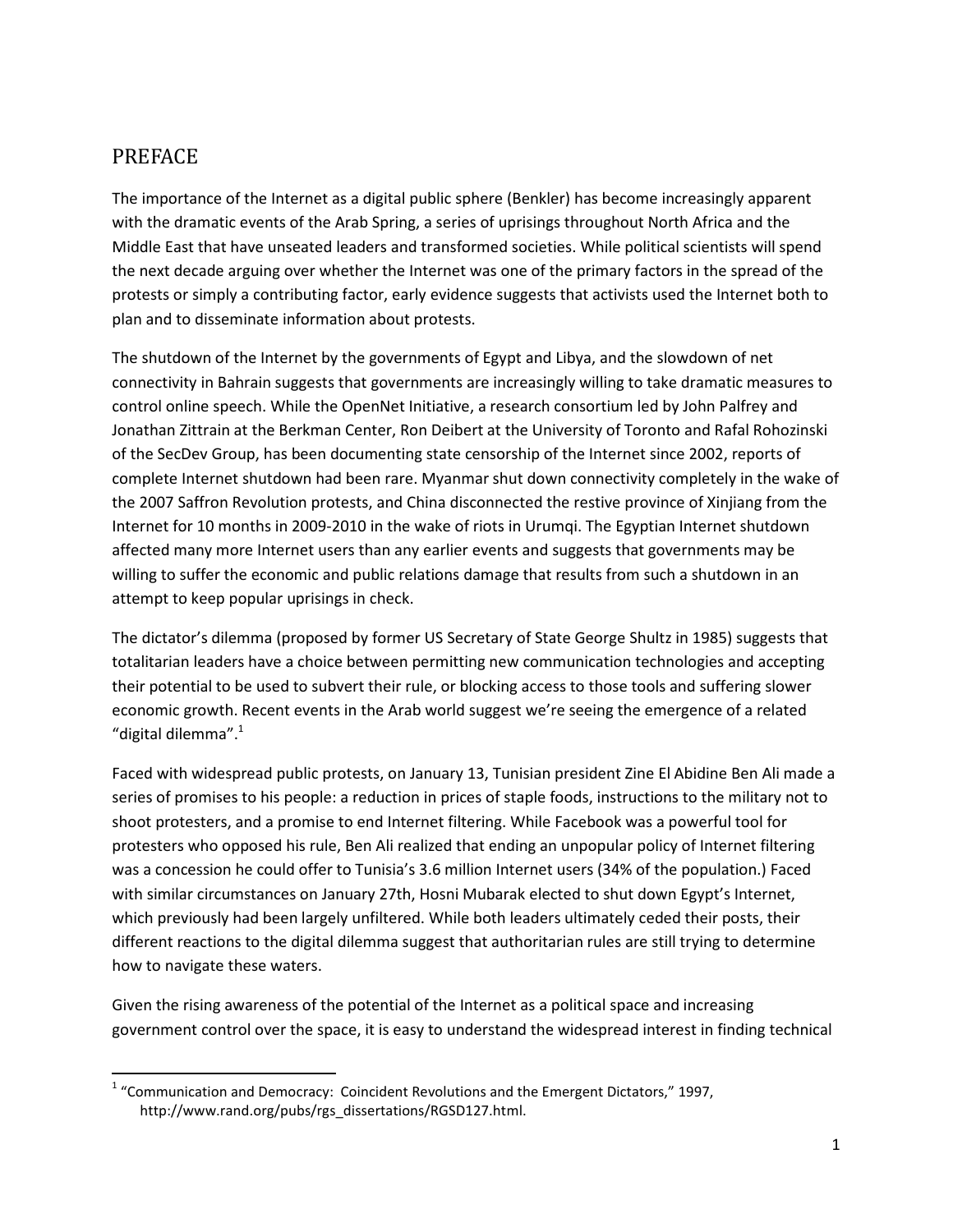solutions to Internet filtering. While filtering circumvention technologies emerged in 1996 with Bennet Hazelton's Peacefire, designed to evade filtering within US high schools and universities, in recent years, there's been a great deal of interest in the technical community and the general public in the topic of Internet circumvention. The embrace of an "Internet freedom" agenda by US Secretary of State Hillary Clinton in a pair of widely publicized speeches has increased awareness of the challenges of Internet filtering and encouraged new actors to explore or enter the field.

The prospect of expanded fiscal support for tool development and deployment has led to debate in the popular press about the strengths and weaknesses of various circumvention tools and strategies. These debates make clear the need for scholarly research on the efficacy of various tools.

In 2007, the Berkman Center conducted an in-depth evaluation of nine prominent filtering circumvention tools. We released our findings and methodology in 2009 both to help inform debate and to provide possible research frameworks for other researchers. The 2007 study was wide in scope—we considered six factors in our analysis: utility, usability, security, promotion and marketing, fiscal sustainability, and openness. It was also very difficult to conduct, as it centered on in-country testing, which required a researcher to travel to China, Korea and Vietnam to conduct tests.

Subsequent to that report, we've seen other evaluation efforts focus on the usability of circumvention tools (Freedom House's "Leaping Over the Firewall" report)<sup>2</sup>, the security of circumvention tools ("Ten Things to look for in a Circumvention Tool" from Roger Dingledine of Tor)<sup>3</sup>, or instructions for using the tools ("How to Bypass Internet Censorship Manual")<sup>4</sup>. While useful, these evaluations do not include detailed, documented performance testing of these tools either in the lab or in filtered countries, which means they are not able to report on whether tools work in a particular censored environment and whether they load webpages accurately and quickly (Freedom House's report provides a top level performance metric but no indication for the method used to generate that score).

This study uses a novel methodology for conducting in-country testing without requiring a researcher to be physically present in censored nations. While this method does not fully replicate the performance of circumvention tools from a cybercafé in a filtered nation, it can be regularly replicated, allowing us to conduct tests over a long period of time and, potentially, create an ongoing, regularly updated portrait of circumvention tool usability in locations across the globe. In this report, we focus on questions of utility—the ability for a tool to be installed and used in a particular location, and the accuracy and speed of the tool. Additionally, we address concerns about security, usability and openness when appropriate.

This evaluation also differs from our 2007/2009 work in that we cover significantly more tools and examine two classes of tools (ad-supported proxy servers and VPN services) which we did not review previously. We expanded the set of tools considered to recognize the increased number of options that

l

<sup>&</sup>lt;sup>2</sup> Cormac Callanan, Hein Dries-Ziekenheiner, Alberto Escudero-Pascual, and Robert Guerra, Leaping Over the Firewall: A Review of Censorship Circumvention Tools. Freedom House, 2011, http://www.freedomhouse.org/template.cfm?page=383&report=97.

 $3$  R. Dingledine, Ten Things to Look for in a Circumvention Tool. The Tor Project, 2010, https://www.torproject.org/press/presskit/2010-09-16-circumvention-features.pdf.

<sup>&</sup>lt;sup>4</sup> "How to Bypass Internet Censorship Manual," https://howtobypassInternetcensorship.org.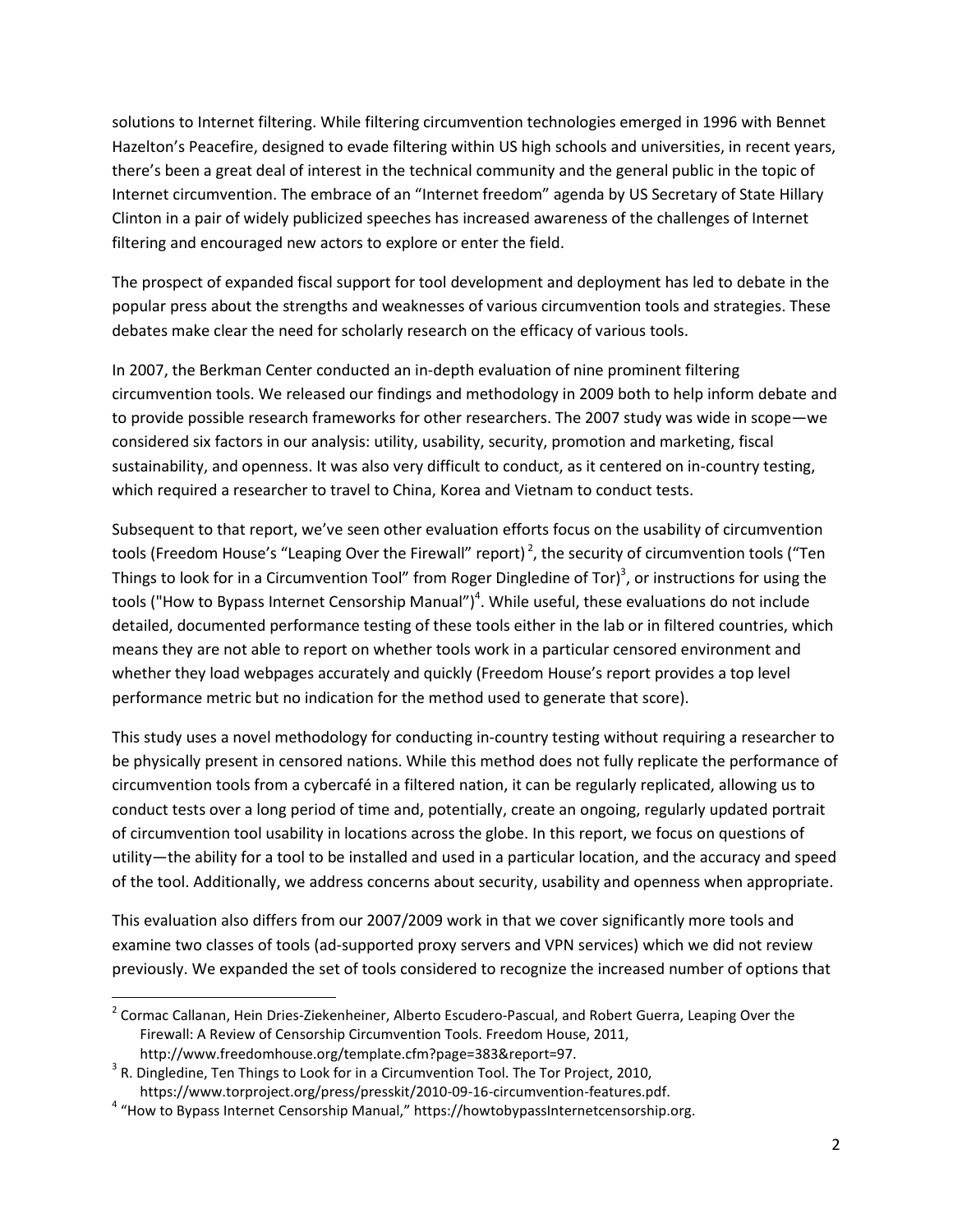users in censored nations may choose from, and to acknowledge results of our previous research which suggest that simple web proxies and VPNs have a very significant user base in comparison with dedicated censorship circumvention tools.

We strongly encourage readers of this report to consider our findings here in context of our other recent research. Our 2010 Circumvention Tool Usage Report finds that usage of all circumvention tools is quite small in comparison to the overall number of Internet users in nations that experience acute Internet filtering.<sup>5</sup> In that report, we project that fewer than 3% of Internet users in nations that filter the Internet aggressively use VPNs, ad-supported proxies or dedicated circumvention tools to circumvent Internet censorship.

Our 2010 Report on Distributed Denial of Service (DDoS) Attacks suggests that it is a mistake to consider Internet filtering to be the sole barrier to unfettered access to the Internet as a digital public sphere.<sup>6</sup> We report on the rise of DDoS, site hijacking and other attacks designed to silence the publishers of controversial speech, not simply to prevent audiences from accessing their sites. We believe these sorts of attacks are on the rise—as we draft this report, leading Malaysian political website, Malaysiakini, is under sustained DDoS attack, preventing it from reporting in the run-up to elections in Sarawak state.<sup>7</sup> As important as circumvention tools are in enabling unfettered Internet access, they offer no protection against attacks that directly affect publishers either by taking their sites offline or intimidating or arresting authors into silence.

# SUMMARY OF FINDINGS

- We identified 19 tools to test and tested 17, including five tools which we had tested in 2007. The set of tools we tested includes all circumvention tools mentioned by name by a set of political and independent media bloggers contacted in a survey conducted in 2010 by the Berkman Center, along with the three VPN services and five simple web proxies with the largest user base (as determined by a survey conducted as part of our 2010 Circumvention Usage study.) In addition to the tools mentioned by name in the survey, we included three tools which use interesting or unconventional circumvention strategies.
- We evaluated the tools in terms of utility (were they able to connect to blocked webpages?), accuracy (did they correctly download webpages?) and speed by using testing servers in China,

l <sup>5</sup> H. Roberts, E. Zuckerman, J. York, R. Faris, and J. Palfrey, "2010 Circumvention Tool Usage Report, Berkman Center for Internet & Society, 2010,

http://cyber.law.harvard.edu/publications/2010/Circumvention\_Tool\_Usage.

<sup>6</sup> E. Zuckerman, H. Roberts, R. McGrady, J. York, and J. Palfrey, "Distributed Denial of Service Attacks Against Independent Media and Human Rights Sites," Berkman Center for Internet & Society, 2010, http://cyber.law.harvard.edu/publications/2010/DDoS\_Independent\_Media\_Human\_Rights.

<sup>&</sup>lt;sup>7</sup> A. Lian, "Malaysiakini under DDOS attack ahead of Sarawak election tomorrow," Temasek Review Emeritus, April 15, 2010, http://www.temasekreview.com/2011/04/15/malaysiakini-under-ddos-attack-ahead-of-sarawakelection-tomorrow/.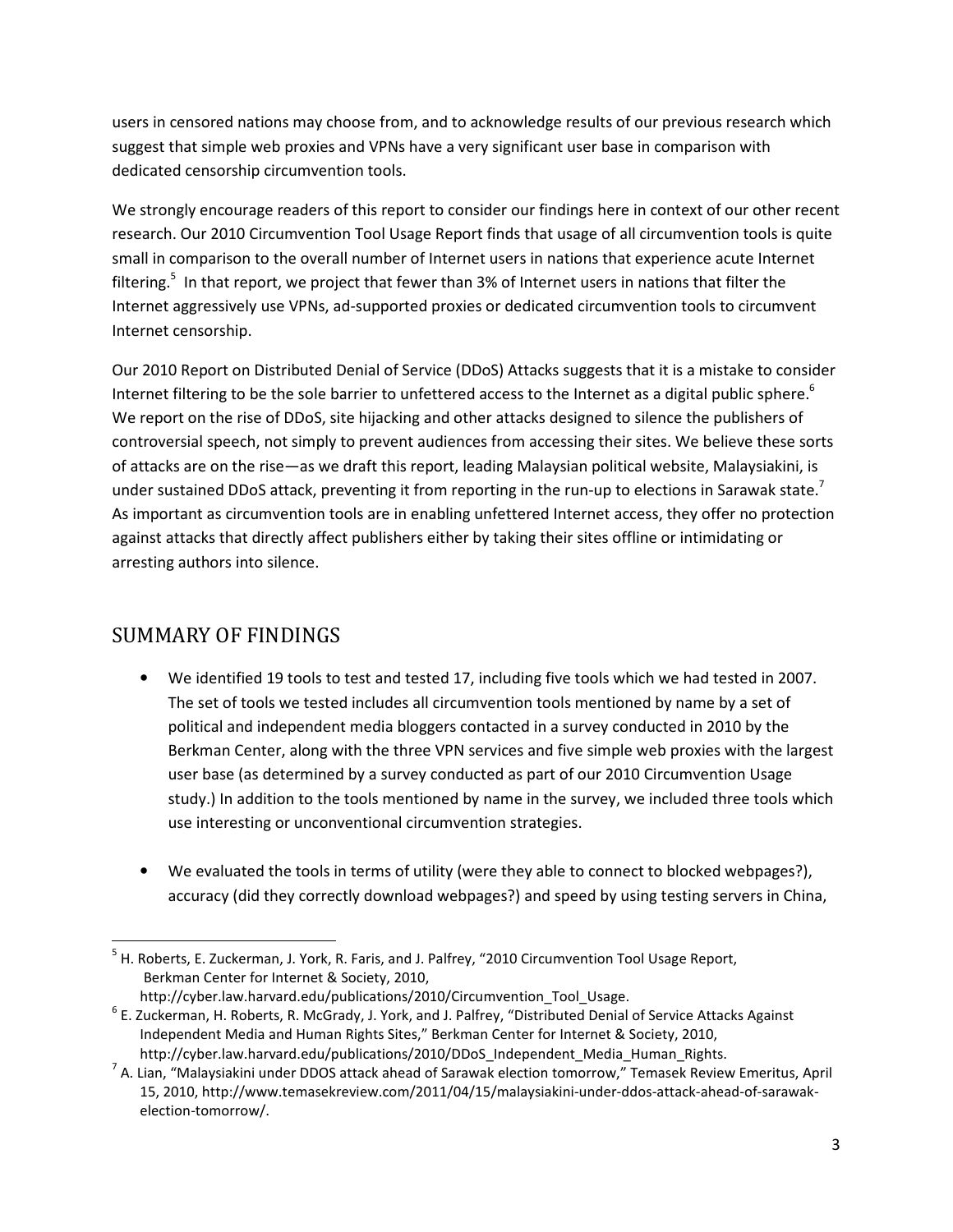South Korea, Vietnam and the United Arab Emirates, as well as setting test baselines from our servers in the United States. In each test country, we rented a Virtual Private Server, installed Windows Server 2003 and installed/accessed each of the 19 tools.

- In each country, we tested the performance of the tool on a set of 40 sites. The test sites were different for each country—we selected the 20 sites that Google Ad Planner listed as most popular in the country, and a subset of 20 sites which OpenNet Initiative reported as being blocked within the country. The popular sites test the usability of the tool for use in routine browsing, while the blocked sites test the utility of the tool in circumventing censorship. We ran tests on two separate occasions, in February 2011 and in March 2011. For each requested page, we logged the time elapsed for downloading the page, ran a basic test to verify that the page had returned correctly, and stored a screenshot of the resulting page in the browser.
- In contrast to our research in 2007, which found that virtually all tools tested were able to access blocked sites, our current research finds several tools which were not usable in one or more of our test beds. Our results differ between nations, which suggests some tools are blocked in some countries and not in others, and differences in behavior between February and March tests suggest that filtering and blocking policies employed by states change over time.
- Our analysis of error rates suggests that the task of delivering rich content through a proxy is a difficult task and that not all tools are able to consistently deliver content in an error-free fashion.
- One of the major conclusions of our 2007 report was that tools worked but were significantly slower than accessing the Internet directly (i.e., not through a circumvention tool.) That finding holds true in 2011 as well, though load time varies greatly both between tools and within tests of the same tool. It is not possible to compare tool speed in this test directly with previous results, as the sites tested and the testing setup differ substantially from the 2007 tests.
- We believe that developers of circumvention tools are currently challenged to solve three difficult problems: keep tools useable in the face of government efforts to block them; accurately render complex, rich content; and deliver content quickly. Tools that attempt to provide additional functionality, like providing a high degree of user anonymity, face additional challenges.

In our previous analysis, we saw little evidence that the tools we studied were being blocked by governments. We now see extensive evidence of government blocking, and it is clear that several tool developers are engaged in sophisticated cat-and-mouse games with government adversaries. This circumstance is confirmed by recent media reports about increased Chinese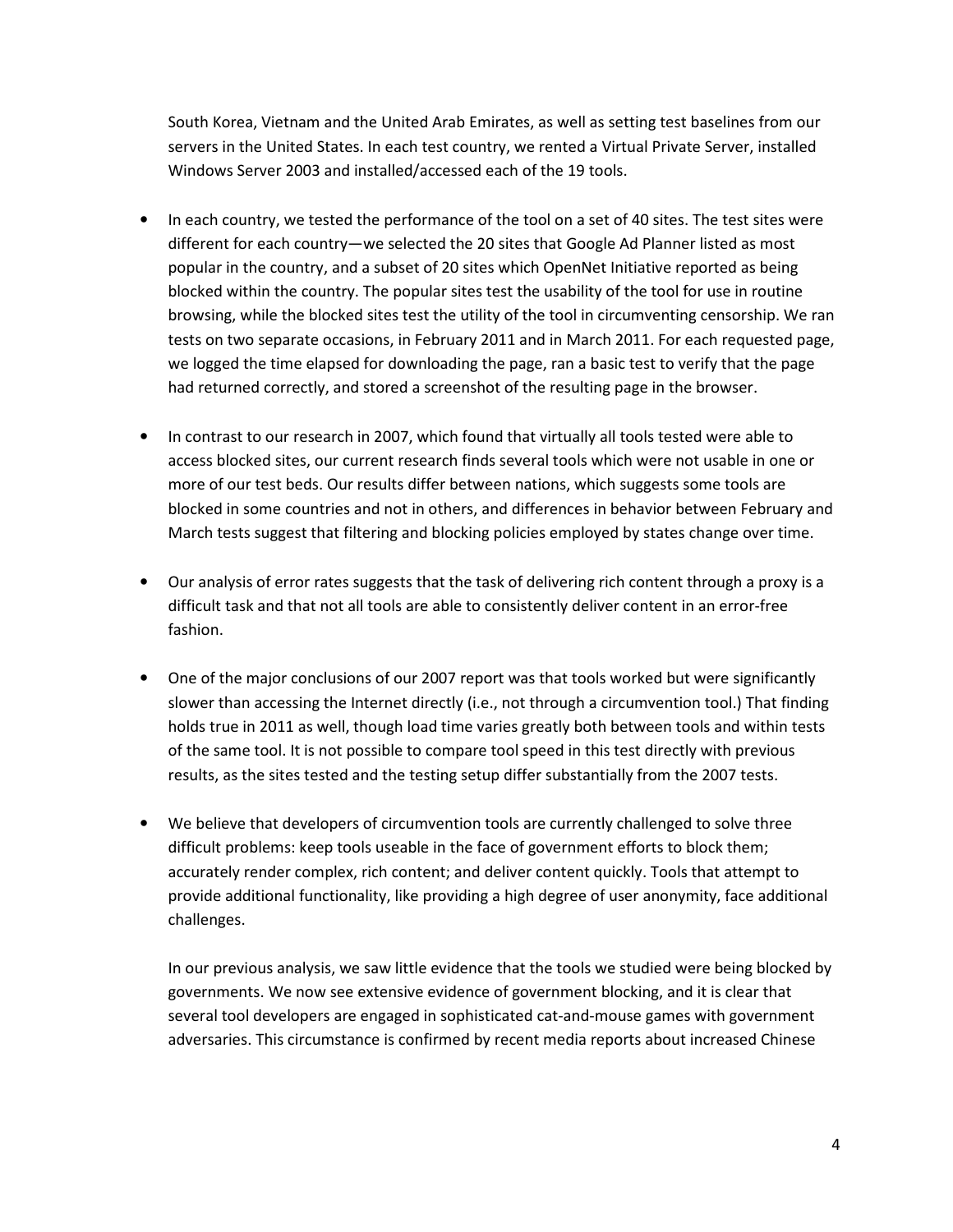blocking of circumvention tools.<sup>8</sup> We also saw fewer errors in rendering content in 2007 than in the current analysis—in this case, the increase is not likely due to increased filtering, but due to the rising complexity of popular webpages. These factors combine to make the tasks facing developers of circumvention tools more challenging and daunting, and suggest that, in some cases, governments may be proving more effective at blocking tools than software providers are at evading their controls.

## BACKGROUND

 $\overline{\phantom{a}}$ 

What follows below is a very brief overview of the techniques of Internet filtering and responses used by circumvention tool developers. Users seeking more background are encouraged to refer to our 2007 report, which includes extensive explanations on this topic.

The OpenNet Initiative has documented network filtering of the Internet by national governments in over forty countries worldwide.<sup>9</sup> Countries use this network filtering as one of many methods to control the flow of online content that is objectionable to the filtering governments for social, political, and security reasons. Filtering is particularly appealing to governments as it allows them to control content not published within their national borders. In addition to national Internet filtering by governments, many schools and businesses filter their local connections to the Internet. And many web sites even filter their own content by the geographic location their users—for example, the television streaming site hulu.com blocks all users outside of the U.S. from accessing its content.

All circumvention tools use the same basic method to bypass this sort of network filtering: they proxy connections through third party sites that are not filtered themselves. By using this method, a user in China who cannot reach http://falundafa.org directly can instead access a proxy machine like http://superproxy.com/, which can fetch http://falundafa.org for the user. The network filter only sees a connection to the proxy machine (superproxy.com), and so as long as the proxy itself remains unfiltered, the user can visit sites through the proxy that are otherwise blocked by the network filter. Some, but not all, tools also encrypt traffic between the user and proxy, both so that the traffic between the user and proxy is more resistant to surveillance and to defeat filtering triggered by the content of the traffic, rather than by the destination of the traffic.

Despite this core similarity, circumvention tools differ significantly in many implementation details. For the purpose of this report, we break circumvention tools into four large categories based on their proxy implementations. Each category of tool is distinguished from one another also by virtue of each being closely associated with a single model of financial support. The four categories of tools are simple web proxies, virtual private network (VPN) services, HTTP/SOCKS proxies, and "custom" tools.

<sup>&</sup>lt;sup>8</sup> S. Lafraniere and D. Barboza, "China Tightens Electronic Censorship," The New York Times, March 21, 2011, https://www.nytimes.com/2011/03/22/world/asia/22china.html.

<sup>&</sup>lt;sup>9</sup> R. Deibert, J. Palfrey, R. Rohozinski, and J. Zittrain, Access Controlled: The Shaping of Power, Rights, and Rule in Cyberspace, 1st ed. The MIT Press, 2010, http://www.access-controlled.net/.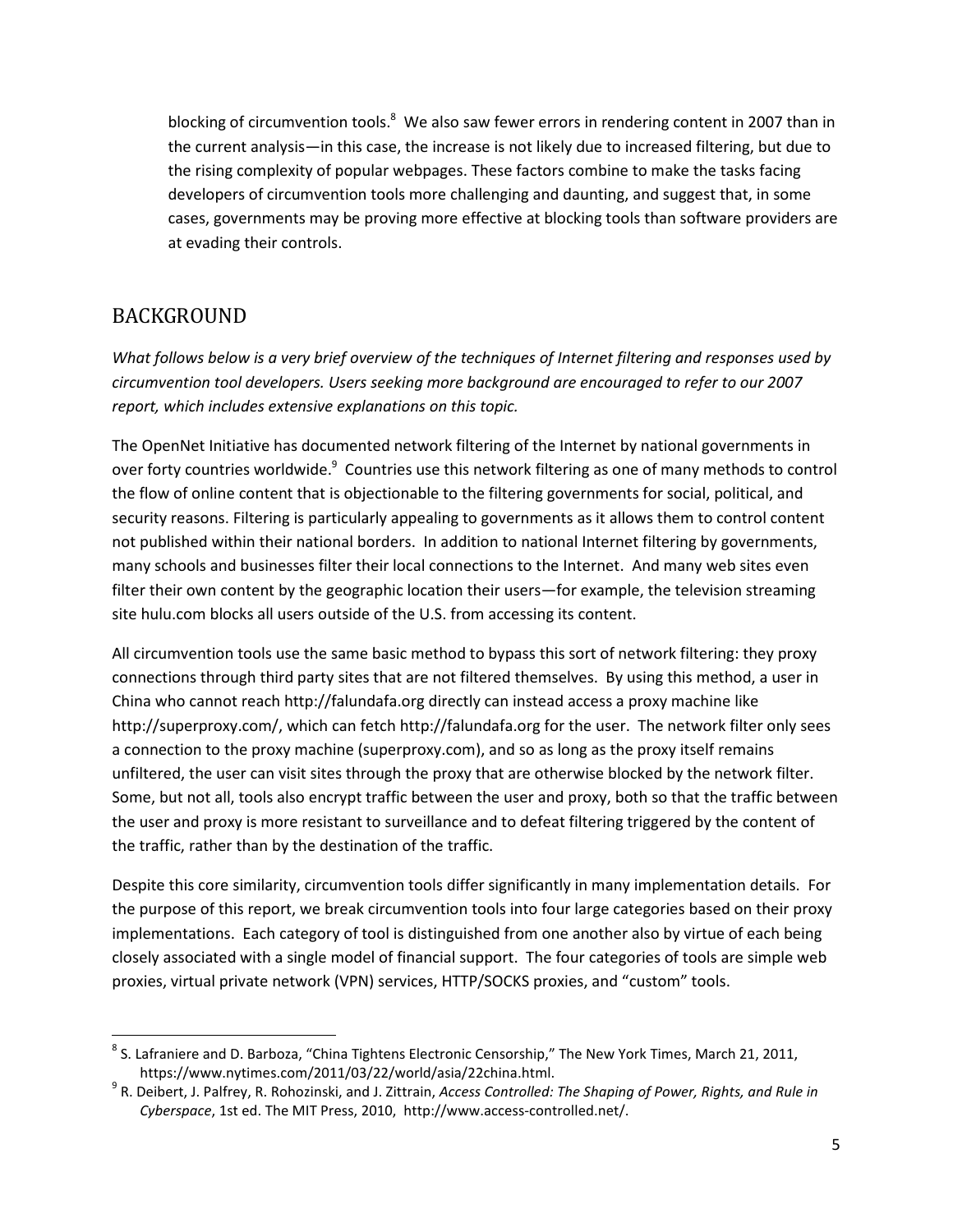Simple web proxies are server-side applications accessed through web page forms. To use one of these tools, the user simply visits a web page that includes a url input box. Instead of entering a web page url into the browser address bar, the user enters the address into the web page form. By submitting this web page form, the user sends the url request to the proxy web server, and the web server returns the page via the proxy. Simple web proxies do not require the user to download or install any client-side application. To use the tool the user needs only visit the web page hosting the proxying web application (for instance http://superproxy.com). But simple web proxies do require that users navigate the separate, form-based browsing interface, rather than using the address box on their web browser to enter destination site names.

Almost all simple web proxies support themselves by hosting ads. Ads are generally hosted on an initial landing page and are often inserted into proxied web pages. Some tools go a step further and attempt to replace ads on the requested page with their own ads. Simple web proxies were initially targeted at students in the U.S. and other countries to bypass school filtering systems, but they use the same basic proxying methods as the blocking-resistant tools and therefore also serve to bypass national filters as long as a given proxy is not specifically blocked by a given country.

Some simple proxies have been optimized for usage in countries where the Internet is filtered by the government. At least one very widely used proxy site markets itself to users from a specific country who seek access to YouTube, which is blocked by their government. For the most part, these tools have only the weakest defenses against government blocking—some attempt to disguise their function on the front pages in hopes of evading blocking, while some change IP addresses in hopes of evading IP blocking. Some simple proxies register closely related domain names in anticipation of being blocked, and many of their users know that if 1superproxy.com ceases working in their country, they might try 2superproxy.com.

Virtual Private Network (VPN) Services use software that implements a networking protocol to encrypt and tunnel all Internet traffic through a proxy machine. VPN technology has traditionally been used to allow corporate and other institutional users to access internal networks from the public Internet, but in the past few years there has been tremendous growth in the availability of personal VPN services. Among other uses, these personal VPN services act as circumvention tools as long as the VPN proxy is hosted outside a filtering country. VPN services might or might not require installation of client-side software and allow the user to access the web directly through the native browser interface (many rely on existing VPN support in Windows or Mac OSX and so need no extra client software). Because VPN services tunnel all Internet traffic, they can be used for email, chat, and any other Internet service in addition to web browsing.

Almost all VPN tools support themselves through fees charged directly to users (charges of \$10 to \$30 per month are common), though a few also offer free services with restricted bandwidth. The exception to this business model is Hotspot Shield, overwhelmingly the most popular VPN service, which charges no fees but supports itself by injecting ads into the top of all web pages served through its service.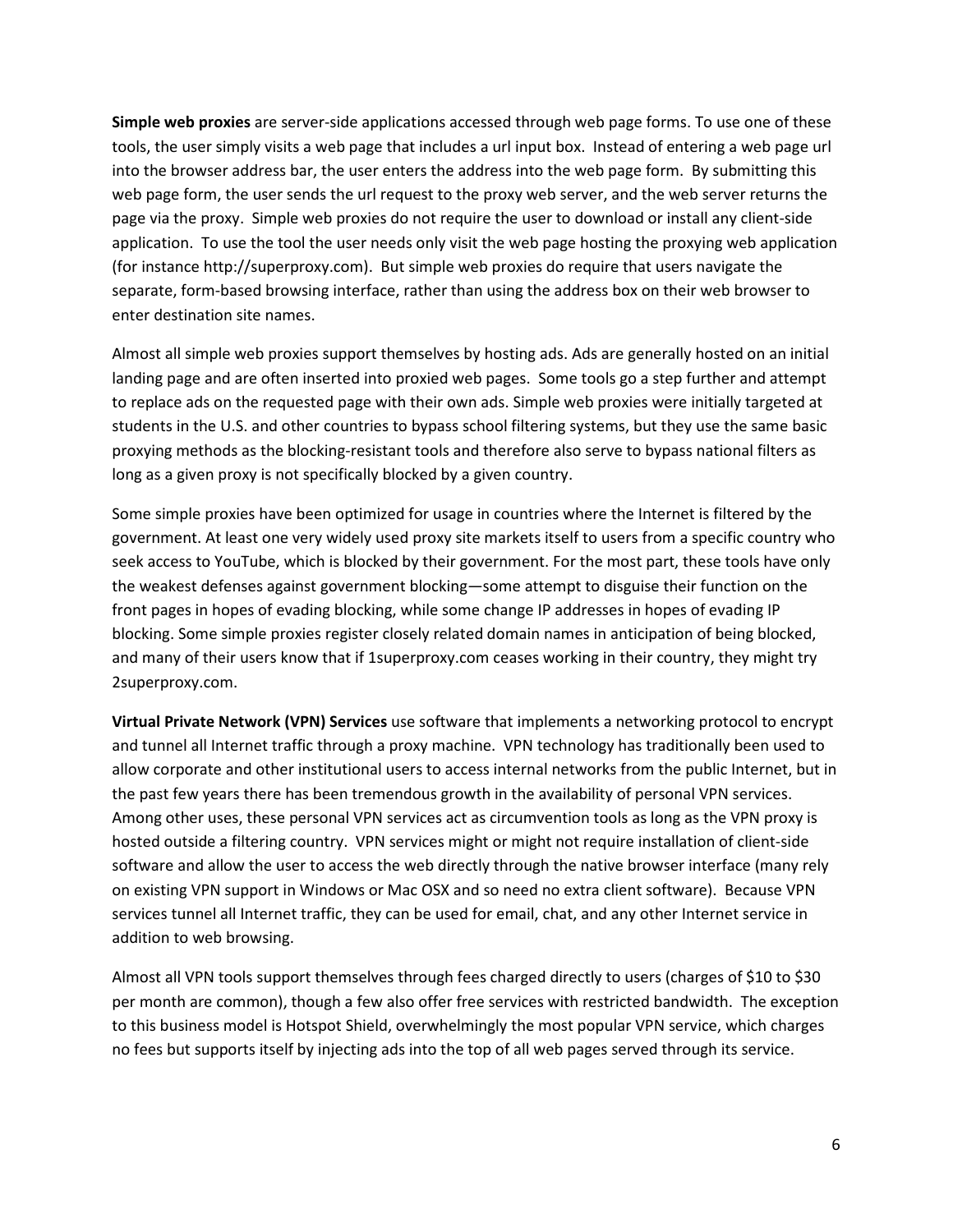HTTP/SOCKS proxies are application level proxies that funnel network traffic through protocols designed to allow web traffic to pass through firewalls. Users generally find lists of these proxies in the form of IP addresses and port numbers on proxy directory web sites. To use a given HTTP or SOCKS proxy, the user enters the IP address and port number of the proxy into a configuration screen of the browser. As a result, no client-side application is needed. The user is able to use the native interface of the browser. These proxies are generally open to the public and have no readily identifiable source of funding (users do not pay to subscribe to them, and the owners of the proxies are anonymous so there is no way to know if they are receiving charitable or government funding). These tools have no blocking resistance and can be challenging for novice users to use. While it is impossible to accurately estimate how widely these tools are used, we believe they are used less often than web proxies. No HTTP/SOCKS proxies were tested in this study.

The rest of the tools tested, which we put in the custom tools category, are not as easily categorized. All of the remaining tools use the same basic technology of proxying connections through an unfiltered computer to bypass filtering, but they have widely differing implementations of that basic method of proxying. All of the tools in this category require execution of a downloaded, client-side application but use the native interface of the browser for web access, like HTTP/SOCKS proxies and unlike simple web proxies. Many, but not all, of these tools include some level of blocking resistance. In many cases, robust blocking resistance is one of the key features of the tool (in our 2010 Circumvention Tool Usage Report, we called these tools "blocking resistant tools," but we change the label to "custom tools" in this report to include tools that are not VPNs, simple web proxies, or HTTP/SOCKS proxies but also do not have significant blocking resistance features).

Blocking Resistance is becoming a major challenge for circumvention software developers. Governments that block access to sensitive websites usually also block access to circumvention tools. China can block superproxy.com as easily as they can block falundafa.org. Even for tools that are not simple web proxies, blocking access to the proxies used by the tool (whether the proxies are VPNs, HTTP/SOCKS proxies, or some other form of proxy) will prevent the tool from working. Some countries also block tools either by blocking the protocol used by the tool (for instance blocking a specific VPN protocol) or by blocking all traffic matching some traffic signature that defines a tool (for instance, blocking traffic to a specific TCP port used by a circumvention tool).

Simple forms of blocking resistance include registering many IP addresses that are served by a single domain name or registering many domain names, so that a user can use an alternative domain once the main name is blocked. Some of the tools we consider in this report use much more sophisticated forms of blocking resistance, including automatically switching between a large pool of constantly changing proxies and obfuscating proxy traffic to defend against traffic signature blocking. We discuss the blocking resistance features of specific tools in more detail below.

Trust and security should be a major consideration for circumvention tool users, though it too seldom is for tool developers. With one notable exception, proxy systems give their operators a great deal of power to examine the traffic passing through their systems. While an Internet service provider in China cannot determine that a specific encrypted proxy user is accessing falundafa.org, the proxy owner can.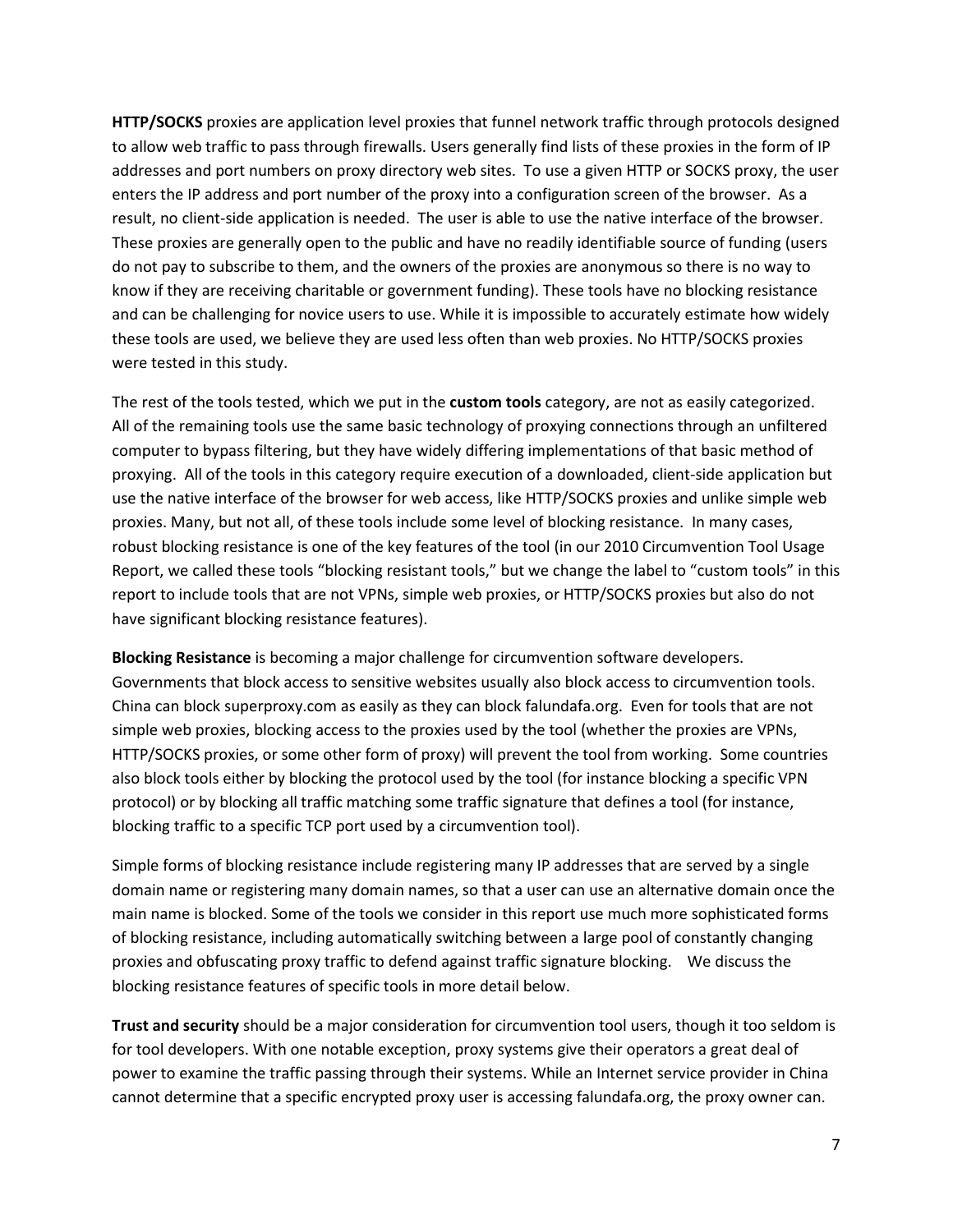Operators of simple web proxies take advantage of this fact to make their ad inventory more appealing to clients—if a proxy is widely used to access gambling sites, it may be an attractive locale for online poker advertisements. Other proxy servers have, in the past, offered to sell aggregated user data to advertisers and online marketers, a major invasion of privacy and a potentially serious security risk.

It has been speculated, though not proven, that some governments that filter the Internet might run "honeypot" proxies, designed to monitor user behavior and discover what sites proxy users are visiting, presumably to add sites to their lists of blocked sites and, more troublingly, to snoop the personal information of activists and their social networks. Running such a honeypot proxy would be trivially easy for even the smallest, least technically sophisticated national government.

The Tor system is architected to sharply reduce the trust users need put in proxy operators. Rather than using a single proxy, which can be easily monitored, the Tor network consists of thousands of proxies, operated by different volunteer operators. A request for a webpage is routed through three of these proxies, selected at random. Each proxy knows about only part of the routing chain—while the "exit node" proxy can monitor what sites are being visited, it cannot connect that information to the Internet address of the user utilizing the system. As a result, it is extremely difficult to monitor the behavior of an individual user through Tor, something that is easily and routinely accomplished with other proxy services. However, Tor's architecture is significantly more complex than that of other proxies, which means the system is often slower than some of the other tools. For users deeply concerned about online security, this is likely a worthwhile tradeoff: reduced speed for enhanced privacy.

#### TOOL EVALUATIONS

We planned to test 19 tools. Eight were tools explicitly named by bloggers affiliated with Global Voices as tools they used to circumvent Internet censorship. Five were the most popular simple web proxies as determined by our work for our Circumvention Usage report. Three were the most popular VPNs, again according to our work for our Circumvention Usage report. Three were tools we find particularly interesting, because they use unusual methods to circumvent censorship.

Two of the popular simple web proxies no longer exist. Web proxies go out of business frequently so it is possible that the operators of these proxies decided they were not able to turn a profit with these sites (though very popular web proxies do not often go out of business). We worry, however, that a recent Chinese crackdown on proxies may have forced these sites to go out of business, either by blocking them so aggressively that they were no longer useful, or by contacting the proxy owners. Both of these web proxies had China-focused interfaces but had been operating uninterrupted for at least two years.

For each tool, we tested the latest, version available from the tool's web site, with preference for free over pay versions. Many projects offer multiple different tools (some even offer a full range of choices between HTTP, SOCKS, simple web, and VPN proxies), and it was beyond the resources of this study to test many versions of each tool. We tried to test the version of each tool that we thought will be most widely used, which means testing the simplest version of proxy and, where available, selecting the free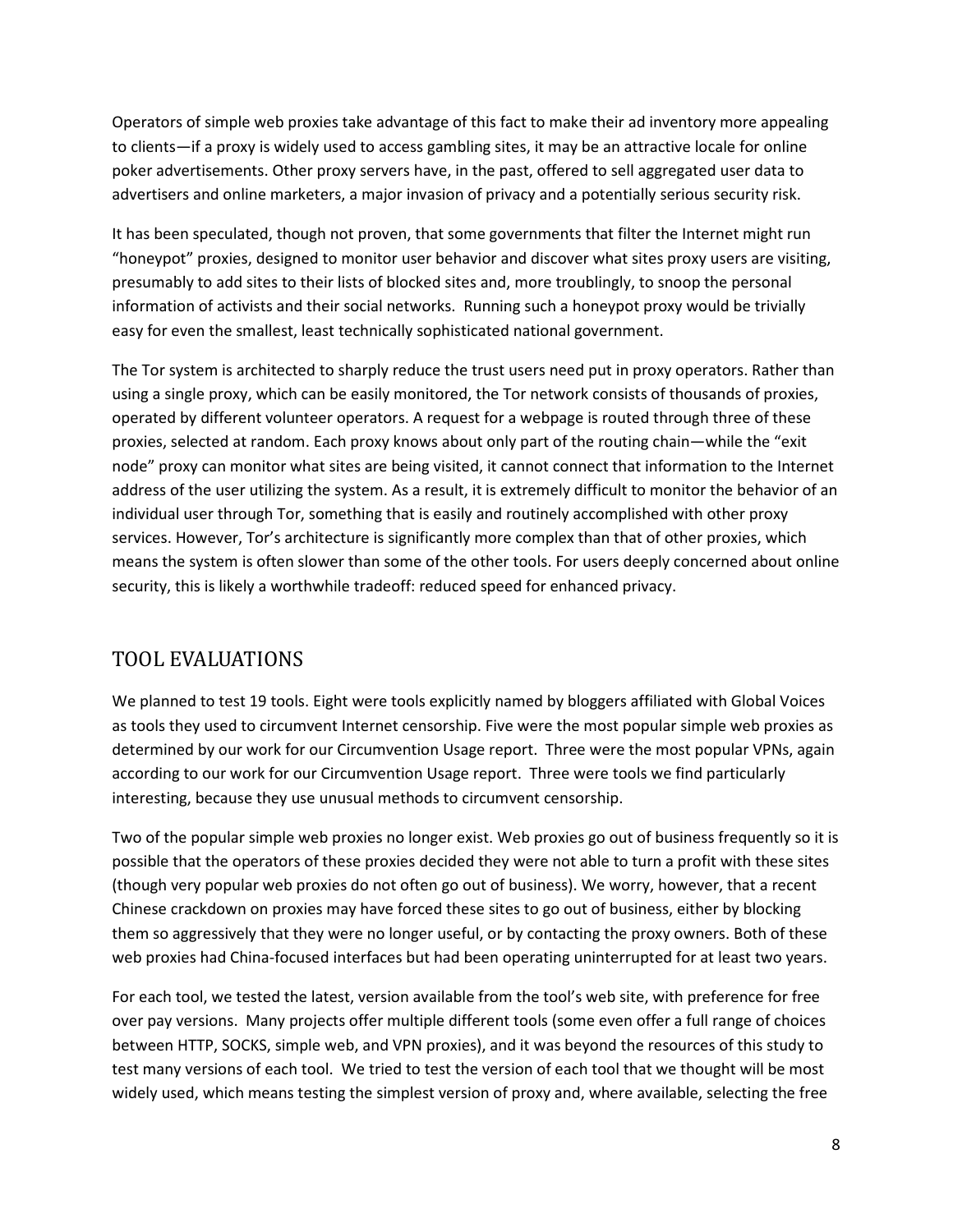version of each tool. Some tools also offer newer versions of their tools through informal channels. We still used the version of the tool provided on the tool's web site in each of these cases, again because we thought the version provided on the web site was likely to be the most widely used.

For this public report, we provide only anonymized results for specific tools, for fear of providing a roadmap that filtering countries could use to shut down the evaluated tools.

|                      | China:         | China:         | Korea:     | Korea:       | UAE:           | UAE:           | Vietnam:       | Vietnam:       |
|----------------------|----------------|----------------|------------|--------------|----------------|----------------|----------------|----------------|
| Tool                 | February       | <b>March</b>   | February   | <b>March</b> | February       | <b>March</b>   | February       | <b>March</b>   |
| <b>Simple</b><br>Web |                |                |            |              |                |                |                |                |
| <b>Proxies</b>       |                |                |            |              |                |                |                |                |
| A                    | pass           | pass           | pass       | Pass         | blocked        | blocked        | pass           | pass           |
| B                    | blocked        | blocked        | broken     | broken       | blocked        | blocked        | broken         | <b>broken</b>  |
| С                    | pass           | pass           |            | Pass         | blocked        |                |                | pass           |
|                      |                |                | pass       |              |                | pass           | pass           |                |
| D                    | pass           | pass           | pass       | Pass         | pass           | pass           | pass           | pass           |
|                      |                |                |            |              |                |                |                |                |
| <b>VPNs</b>          |                |                |            |              |                |                |                |                |
|                      |                |                |            |              |                |                |                |                |
| E                    | blocked        | blocked        | pass       | bad test     | install failed | install failed | pass           | bad test       |
| F                    | pass           | pass           | bad test   | bad test     | bad test       | bad test       | bad test       | bad test       |
| G                    | bad test       | pass           | bad test   | bad test     | bad test       | bad test       | bad test       | bad test       |
| Η                    | pass           | pass           | pass       | pass         | install failed | bad test       | pass           | pass           |
|                      |                |                |            |              |                |                |                |                |
| Ot tools             |                |                |            |              |                |                |                |                |
|                      | pass           | pass           | pass       | timed out    | timed out      | pass           | pass           | timed out      |
| J                    | install failed | install failed | pass       | bad test     | install failed | install failed | install failed | install failed |
| K                    | Pass           | blocked        | pass       | pass         | blocked        | blocked        | pass           | pass           |
|                      |                |                | blocked by | blocked by   | blocked by     | blocked by     | blocked by     | blocked by     |
| L                    | pass           | pass           | tool       | tool         | tool           | tool           | tool           | tool           |
| M                    | blocked        | blocked        | bad test   | pass         | pass           | blocked        | pass           | blocked        |
| N                    | blocked        | pass           | pass       | pass         | pass           | pass           | pass           | pass           |
| $\circ$              | pass           | partial block  | pass       | pass         | pass           | pass           | pass           | pass           |
| P                    | pass           | pass           | pass       | pass         | pass           | pass           | pass           | pass           |
| Q                    | blocked        | <b>blocked</b> | broken     | broken       | blocked        | broken         | broken         | broken         |

#### **RESULTS**

| Key             |                                                                      |
|-----------------|----------------------------------------------------------------------|
| Pass            | Tool performed as expected                                           |
| bad test        | Tool unblocked, but could not be tested                              |
| partial block   | Some sites were accessible, others blocked, pattern unclear          |
| broken          | Tool unblocked, but pages were not readable when delivered           |
| install failed  | Tool could not be installed, access to key component blocked         |
| blocked         | Tool installable, but blocked and unusable in country                |
| blocked by tool | Tool does not permit use in country                                  |
| timed out       | Tool installable, not obviously blocked, but does not retrieve pages |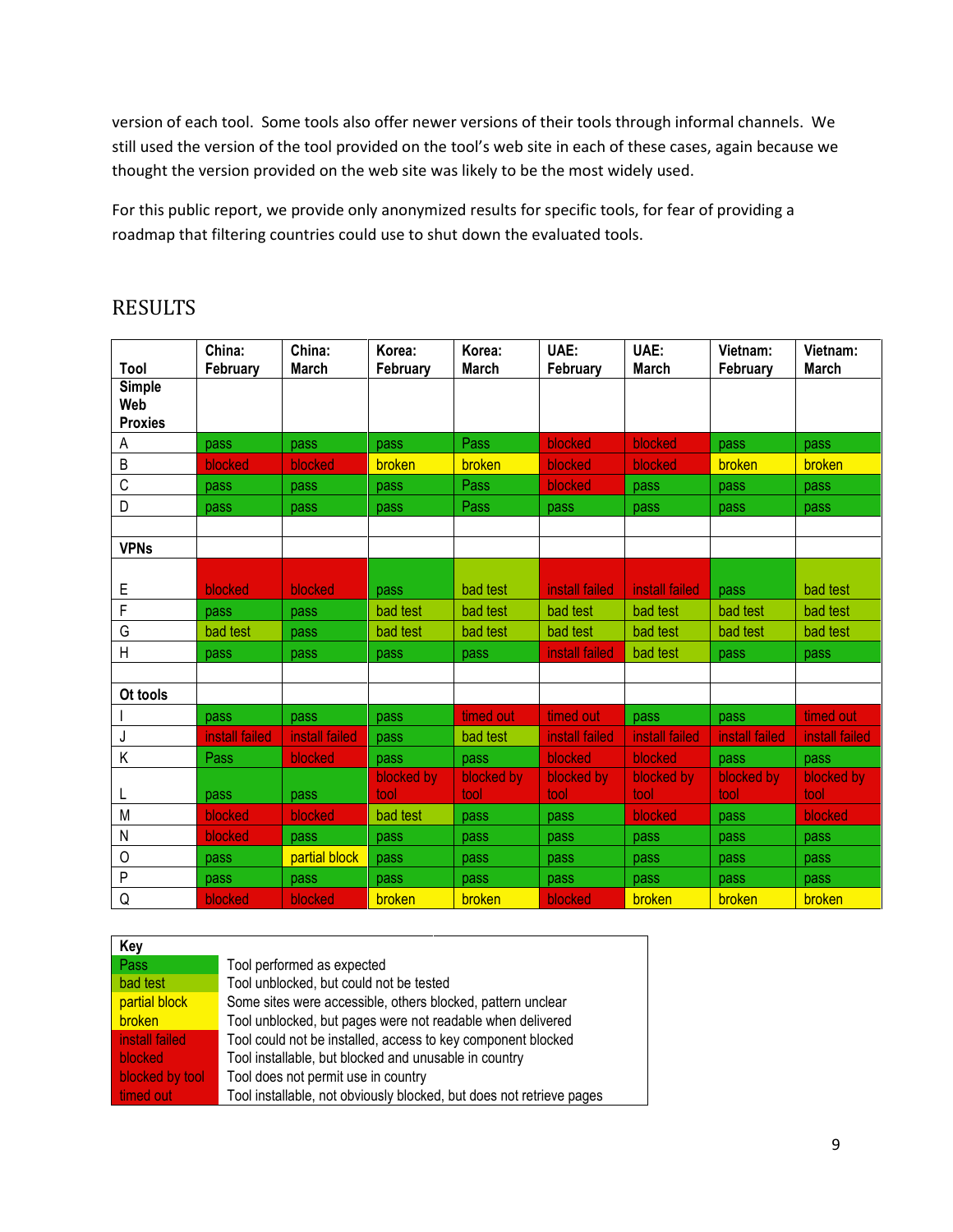For all tools, the most important question is whether the tool can be used in the censored country. As displayed above, the utility of tools varies widely. Only two of the seventeen tested tools were usable in For all tools, the most important question is whether the tool can be used in the censored country. As<br>displayed above, the utility of tools varies widely. Only two of the seventeen tested tools were usable<br>all countries w tools were also usable in all countries, though our tests were not able to verify their utility.) Other tools were blocked in key countries, uninstallable, or produced webpages that were broken to the point of unreadability. th tests. (It is possible, and perhaps likely, that two VPN<br>our tests were not able to verify their utility.) Other toc<br>r produced webpages that were broken to the point of

It is worth noting that China and UAE appear to have taken more aggressive steps than Vietnam and South Korea to block access to circumvention systems. Six systems failed both tests in UAE. One tool failed both tests in Vietnam and none of the tools failed both tests in South Korea. usable in all countries, though our tests were not able to verify their utility.) Other tools<br>I key countries, uninstallable, or produced webpages that were broken to the point of<br>Ig that China and UAE appear to have taken China, and four in



We also evaluate the time it takes to load different web pages using each tool compared to not using the tool from the same connection. These tests—with and without each tool—were run from within each of the countries and the results averaged over all the countries. The chart above shows the ratio of load times for each tool to load each of the 20 unfiltered sites for each country compared to the same connection not using the tool. For example, a value of 6 on the y-axis means that it took on average 6 times as long to load the set of unfiltered sites through the given tool compared to not using the tool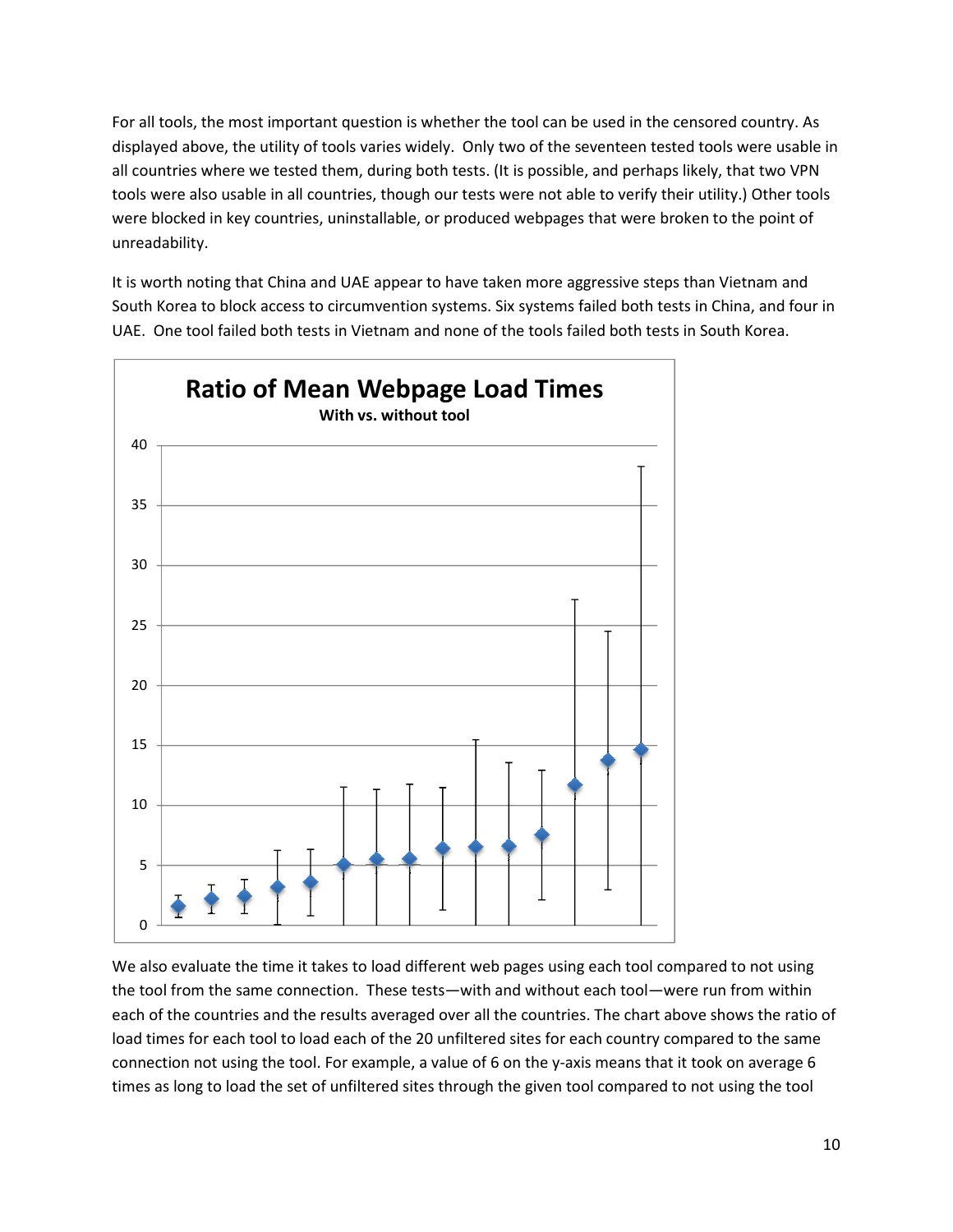from the same connection. Mean web page load times are calculated from all pages a tool was able to load successfully. Some tools only proxy some web pages and so generated very fast performance data. Pages that took more than 3 minutes to load were removed from the set for the purpose of calculating means, as were the two pages that took longest to load for each tool.

Times to load web pages varied greatly—this is understandable, as some web pages contain more content and are more difficult to render than others. But this high variance means that the mean load time is not an especially helpful statistic without considering standard deviation. The error bars on the graph above show standard deviation—in many cases, the standard deviation is so high, a low bound is not shown on the chart.

It is worth noting that two of the tools that have the slowest load insert ads into web pages the user is viewing. It is possible that the speed of these tools in affected by calls to an external ad server, which can be time consuming. Two of the tools that scored best are subscription-supported VPNs. With subscription support, these tools are likely more lightly used than free tools, and the subscription fees can be used to support bandwidth and server costs. Some free tools, however, feature comparatively low page load times.

| <b>Tool</b> | <b>Errors</b> | <b>Pages Loaded</b> | <b>Error ratio</b> |
|-------------|---------------|---------------------|--------------------|
| Α           | 1             | 88                  | 1.1%               |
| B           | 2             | 133                 | 1.5%               |
| C           | 4             | 193                 | 2.1%               |
| D           | 10            | 307                 | 3.3%               |
| E           | 3             | 75                  | 4.0%               |
| F           | 4             | 98                  | 4.1%               |
| G           | 13            | 229                 | 5.7%               |
| Н           | 8             | 113                 | 7.1%               |
| G           | 23            | 288                 | 8.0%               |
| Н           | 6             | 74                  | 8.1%               |
|             | 21            | 229                 | 9.2%               |
|             | 38            | 307                 | 12.4%              |
| К           | 69            | 307                 | 22.5%              |
|             | 87            | 268                 | 32.5%              |

Tools varied widely in terms of their ability to correctly render webpages. We calculated errors by specifying a specific text string on target pages and checking to see whether the tool accurately loaded the string. In cases where we detected that the string had not loaded, we manually reviewed screen shots of the page as rendered by the browser during the test to confirm that errors had occurred.

Simple web proxies fared particularly badly on this metric. In both cases, errors came from the challenge of parsing HTML, replacing references to urls in images, links, style sheets, and other html elements, and then reassembling the HTML for the user's browser. Simple web proxies particularly struggled with encoding issues for non-Latin character sets (including Chinese, Korean, and Arabic), causing the non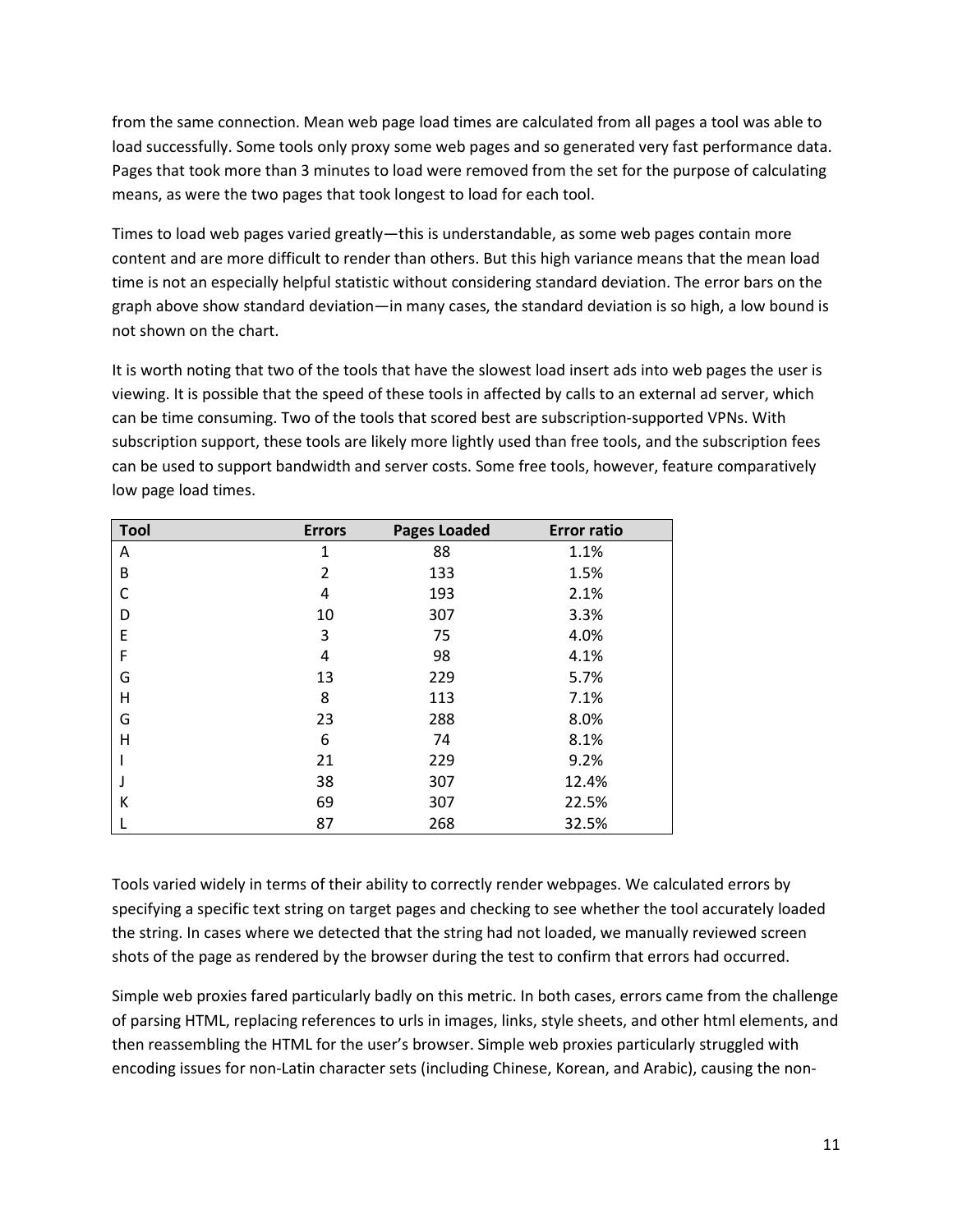Latin text to render as garbage on many web pages. VPNs fared reasonably well, as we might expect, as they are not attempting to interpret HTML.

For two other tools, we found evidence that outgoing requests from the tools' proxies were being blocked from accessing sites hosted within the filtering country, preventing the particular tool from accessing popular (unblocked) local sites and inflating the error rates for those tools. This behavior does not prevent users of those tools from accessing the local sites (which can be viewed simply by turning off the circumvention tool as needed), but it does make use of the tools less convenient.

## DISCUSSION

l

When we presented our 2007 research, we were able to offer readers the reassurance that, while some tools were hard to use or had security flaws, those intended for use in circumventing censorship were able to do what they promised—allow users to access sites that were otherwise blocked in filtering countries. Four years later, the picture is not as encouraging. In China, a country targeted by many circumvention tool designers, six of the seventeen tools we tested failed entirely. If we add the two China-focused proxy sites we had hoped to test, that is eight of nineteen tested tools that do not work in China. We experienced a high rate of failure in UAE as well, suggesting that China's legendary "Great Firewall" is not the only difficult venue for circumvention tool designers.

For the past few years, blocking resistance has moved from a theoretical topic of discussion for tool developers to a major practical concern. Discussions with developers of tools that consistently avoid blocking suggests that blocking resistance is a primary concern in their tool architecture. A few tools have invested in developing their blocking resistance capabilities, and the blocking resistance features of those tools are more sophisticated than anything we saw developers proposing a few years back. The larger majority of tools, however, have few or no blocking resistance features, relying instead on the obscurity of relatively small user bases. According to the testing in this report, however, obscurity is an increasingly poor blocking resistance strategy, and even tools that invest in blocking resistance have to build increasingly sophisticated systems to remain functional.

The good news is that a core set of tool developers appear to be building solutions that continue to stay a step ahead of censors. The bad news is that censors appear to be using very aggressive methods to detect and block tools. For example, WiTopia has recently gone public with reports that many users in China are having difficulty accessing the service due to "China shenanigans." <sup>10</sup> Although we were unable to detect this blocking in our tests, others have reported that those shenanigans may have included blocking the popular VPN protocols PPTP and L2TP.  $^{11}$  If this is the case, this would suggest a new approach to the dictator's dilemma in China, as VPNs are widely used by Chinese employees of foreign

<sup>&</sup>lt;sup>10</sup> C. Young-Sam, "China 'Shenanigans' Hindering Web Users From Evading Censors, Witopia Says," Bloomberg News, 10-Mar-2011. http://www.bloomberg.com/news/2011-03-11/china-shenanigans-hinder-censorevading-users-witopia-says.html

 $11$  O. Lam, "China: PPTP and L2TP VPN protocols blocked," Global Voices Advocacy, 11-Mar-2011. http://advocacy.globalvoicesonline.org/2011/03/20/china-pptp-and-l2tp-vpn-protocols-blocked/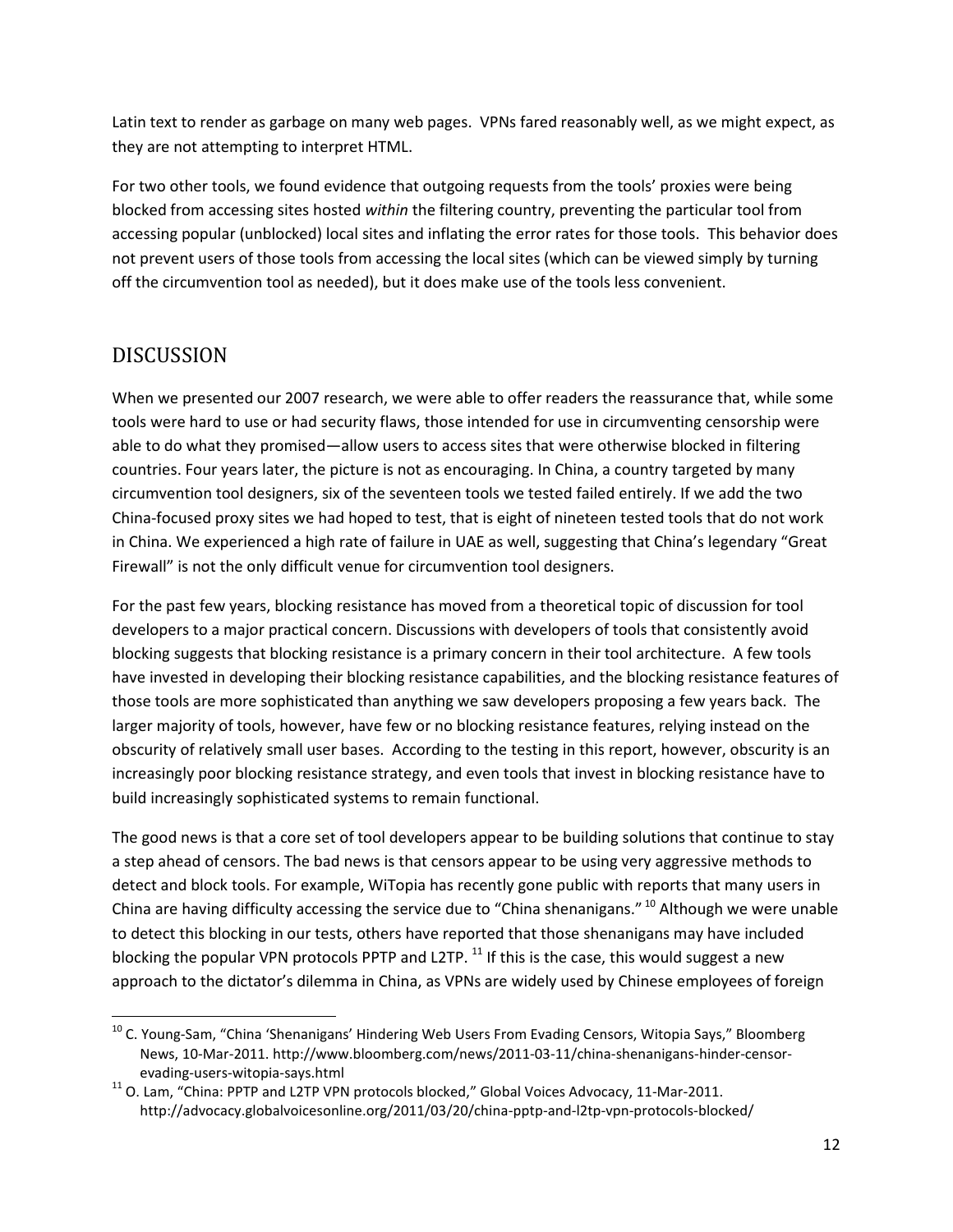companies to access business servers. Blocking the VPN protocol, rather than individual services, could have a serious adverse economic impact on the country.

We also see increasing evidence in our own tests, in media reports, and in discussions with circumvention tool developers that Chinese censors are increasing their use of traffic signatures to block circumvention tools. If authorities are beginning to block based on traffic signatures, a wide range of tools (those that use HTTPS proxies) may be at greater risk of blockage, and the cost for circumvention tool developers of staying ahead of China and other filtering countries may increase greatly, since signature-based blocking can be much more difficult to defend against.

Tool developers need to consider other problems in addition to blocking resistance. We were surprised at the relatively high error rates generated by many of the tools we studied. It is possible that some users do not care if the layout of webpages is broken so long as a YouTube video they wanted to access is viewable. But some layout errors render pages unreadable, especially pages in extended Unicode character sets. And the blocking of local sites accessed through circumvention tools opens a new front in the battle against circumvention tools.

If we consider the speed of tools as well as error rates, it's easy to understand why circumvention tools are not used universally. The fastest tools we analyzed require a substantial financial investment to access. The fastest widely usable free tool we analyzed takes 3.6 times as long to load the average page as an unblocked connection. (Again, times vary widely from page to page and from country to country please look at standard deviations and at the individual country results as well as the top level mean score.)

Free tools that are not supported by ads are not without cost, of course. At current levels of investment, they are able to provide highly accessible services at speeds significantly slower than the uncensored Internet, and significant error rates in pages delivered. More investment may lower access times, but it may also make these systems targets for more aggressive attempts at blocking.

One intriguing finding in our data is that some tools perform very differently when tested in different nations. A few of the tools we tested performed poorly in South Korea, others poorly in UAE. It is possible that tool developers may be optimizing tools for use in China, Iran and other countries commonly associated with Internet censorship, and may be failing to consider the challenges of accessing censored content in South Korea. We hope to investigate further and see if we can confirm this finding.

Part of our intent with this study was to demonstrate that we could conduct circumvention tool testing on a more regular basis without physically traveling to the nations we wished to test. We can consider that experiment a partial success. We had a difficult time testing VPNs in most test beds, but we were able to test other tools without major problems. With VPSs in place, it is easier to perform tests on a regular basis, or on a specific day in response to reports that a tool was being blocked. If we did so, we would be able to offer near-real-time data on tool usability, rather than reporting on an annual or less frequent basis.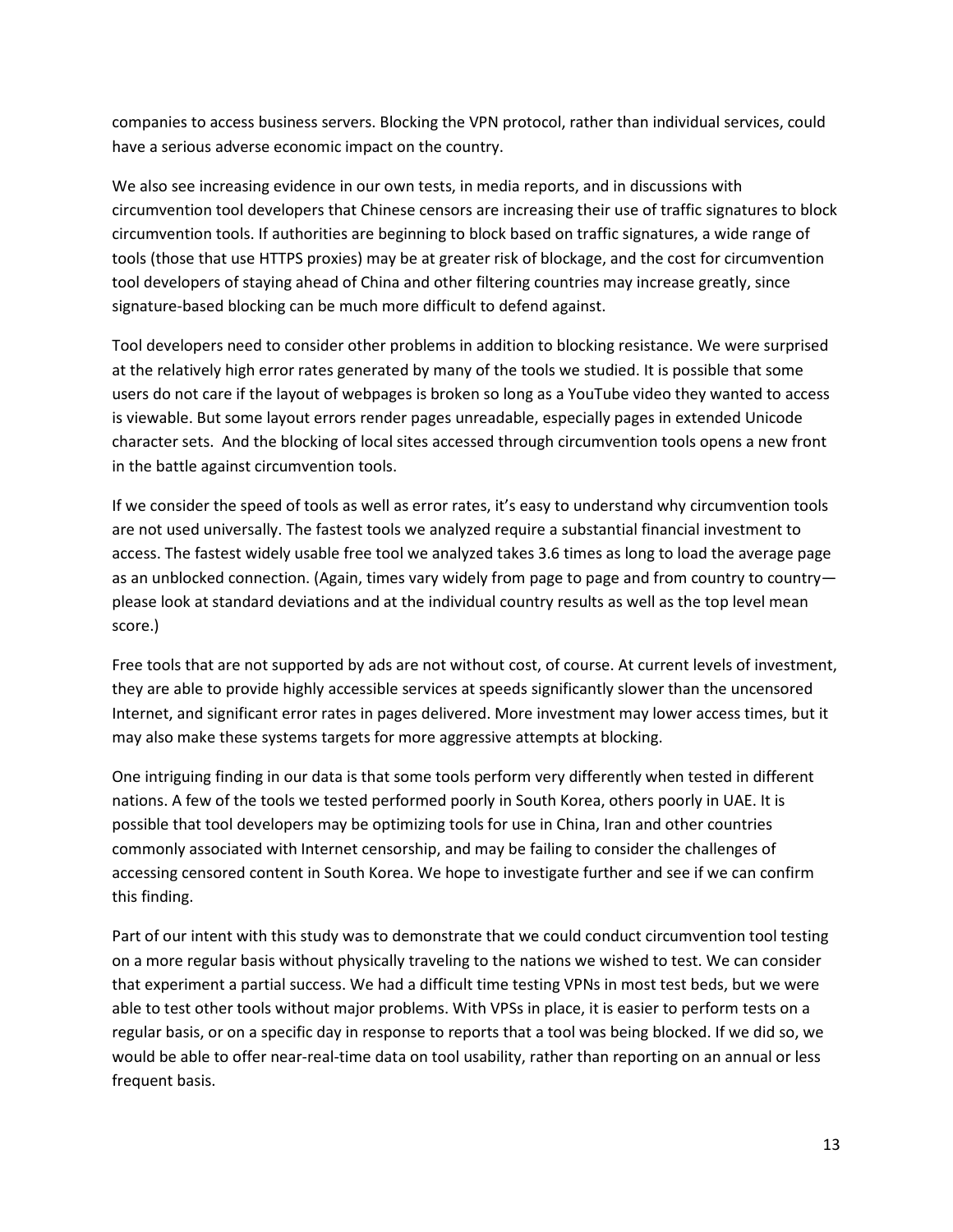The limit to this new method is the availability of suitable VPS servers. We found usable platforms in five countries—we were only able to work in four countries due to US Treasury sanctions against Iran. Many VPS services market themselves within a given country but actually host their services in data centers outside of that country. Many VPS services only offer Linux based systems, which are only able to test a subset of circumvention tools. We found two VPS services in filtering countries for which we paid for service that was never set up—this behavior may have been simple fraud or it might have been because of suspicion of our use of the systems (we did not try to hide our identity when renting the VPS services). And the configuration of the VPS services to handle circumvention testing, particularly for VPN services, proved difficult or impossible in some cases. Despite these limitations, we were able to test more tools in more countries at lower cost than in our previous round of testing.

## METHODOLOGY

To test the 17 tools we evaluated, we contracted with companies in China, South Korea, Vietnam and the UAE to rent Virtual Private Servers (VPSs) on a monthly basis. These four countries were the only countries that practice substantial Internet filtering (as determined by the OpenNet Initiative), that have companies that offer VPS services with Windows servers, and that are not under US Treasury sanctions. On each VPS, we installed each circumvention tool.

For each country, we generated a list of the twenty most popular sites in that locale according to Google Adplanner. We added those twenty popular sites to a list of up to twenty sites that ONI reported as blocked in the country in question. We verified that each of the blocked sites was still available from the U.S. and was blocked in the country.

To perform testing, we used Perl scripts that generated test scripts for the Selenium web testing application. The Selenium scripts instructed Firefox to connect to each site, record the time it took to load the entire site (including all images and other associated content, though not flash content) and verify that some piece of text specific to the site was present on the page. For every site requested by the testing script, the scripts saved a screenshot of the loaded page for later examination and verification of errors.

Where possible, we instructed the scripts to load a specific sub-page of each site. For instance, to test Facebook, we loaded http://facebook.com/Ashton and verified that the text 'live love laugh' (a snippet in the sidebar of Ashton's page) was present in the loaded page. For the simple web proxy tools, we used custom testing scripts to load each site using the in-browser interface for the tool. The script set a timeout of 3 minutes for loading each site, so 3 minutes is the longest time possible for any site/tool/country triad. When a set timed out, it was logged as an error only if the site didn't load enough data to pass the snippet text test.

We ran tests on each of the above tools on the VPS in each country and then ran the country script for each tool on each country's VPS. After running all of these tests, we aggregated the results into a single data set and cleaned the results by verifying all errors using the saved screenshots. We also removed